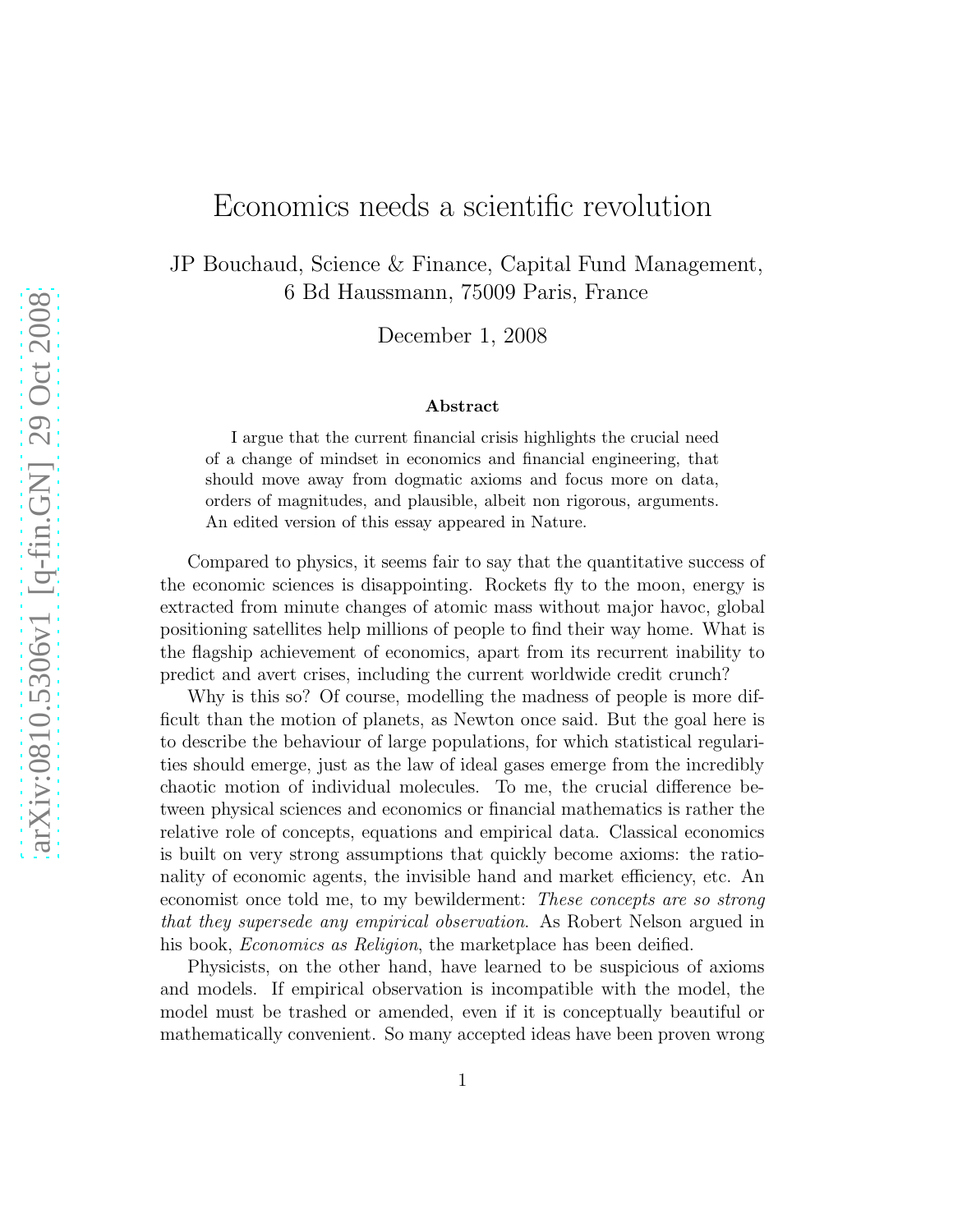in the history of physics that physicists have grown to be critical and queasy about their own models. Unfortunately, such healthy scientific revolutions have not yet taken hold in economics, where ideas have solidified into dogmas, that obsess academics as well as decision-makers high up in government agencies and financial institutions. These dogmas are perpetuated through the education system: teaching reality, with all its subtleties and exceptions, is much harder than teaching a beautiful, consistent formula. Students do not question theorems they can use without thinking. Though scores of physicists have been recruited by financial institutions over the last few decades, these physicists seem to have forgotten the methodology of natural sciences as they absorbed and regurgitated the existing economic lore, with no time or liberty to question its foundations.

The supposed omniscience and perfect efficacy of a free market stems from economic work in the 50s and 60s, which with hindsight looks more like propaganda against communism than a plausible scientific description. In reality, markets are not efficient, humans tend to be over-focused in the short-term and blind in the long-term, and errors get amplified through social pressure and herding, ultimately leading to collective irrationality, panic and crashes. Free markets are wild markets. It is foolish to believe that the market can impose its own self-discipline, as was promoted by the US Securities and Exchange Commission in 2004 when it allowed banks to pile up new debt.

Reliance on models based on incorrect axioms has clear and large effects. The Black-Scholes model was invented in 1973 to price options assuming that price changes have a Gaussian distribution, i.e. the probability extreme events is deemed negligible. Twenty years ago, unwarranted use of the model to hedge the downfall risk on stock markets spiraled into the October 1987 crash: -23% drop in a single day, dwarfing the recent hiccups of the markets. Ironically, it is the very use of the crash-free Black-Scholes model that destabilized the market! This time around, the problem lay in part in the development of structured financial products that packaged sub-prime risk into seemingly respectable high-yield investments. The models used to price them were fundamentally flawed: they underestimated the probability of that multiple borrowers would default on their loans simultaneously. In other words, these models again neglected the very possibility of a global crisis, even as they contributed to triggering one. The financial engineers who developed these models did not even realize that they helped the credit mongers of the financial industry to smuggle their products worldwide – they were not trained to decipher what their assumptions really meant.

Surprisingly, there is no framework in classical economics to understand wild markets, even though their existence is so obvious to the layman. Physics,